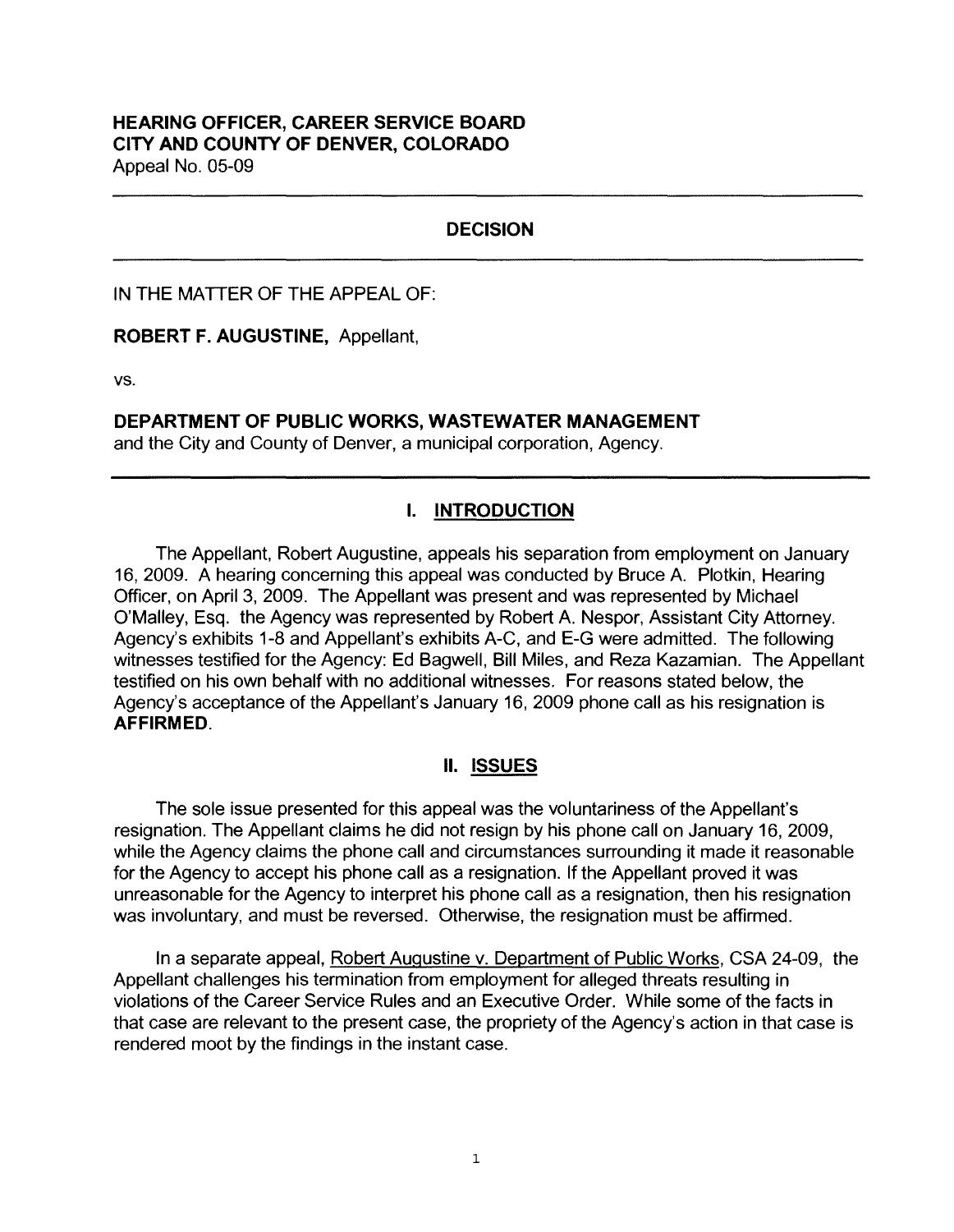### Ill. **FINDINGS**

The Appellant was employed as a chemist for the Agency. On January 16, 2009, at about 6:12 a.m., the Appellant left the following telephone message for his immediate supervisor, Terry Eggerichs:

> Good morning, Doc. This is Bob Augustine. I will not be into work today. You will be contacted some time later today by either my Teamsters' representative or my lawyer. Thank you for the opportunity to work with you. See you in court. Bye.

Eggerichs played the message for Reza Kazemian, Director of Operations. Both determined the Appellant had resigned. The same day, the Agency sent the Appellant a letter acknowledging his call as a resignation and accepting it.

The same day, January 16, Bill Miles, the Director of Human Resources, received a call from Ed Bagwell, union representative for Teamsters Local 17, of which the Appellant was a member. Miles told Bagwell about the Appellant's phone call and separation letter by the Agency. He also informed Bagwell the Appellant had recently left a letter in plain view on his desk which read

> If you're snooping around my desk, Get the FUCK outta my shit, or it will result in dire consequences.

[Exhibit 6].

Bagwell then disclosed that the Appellant made the following statement to him (Bagwell) concerning the circumstances surrounding the note.

If this situation doesn't get fixed, I am going to kill someone.

A co-worker informed the Appellant the Agency issued a letter accepting the Appellant's resignation. The Appellant immediately called Kazemian and left a voice mail insisting he had not resigned. [Exhibit 5, Exhibit 7  $\omega$  2<sup>nd</sup> message on CD]. He followed up that message with two separate letters, both dated January 19. In both letters the Appellant explained he was absent from work under doctor's advice and would provide evidence of the same. [Exhibit E].

After receiving the Appellant's voice mail and letters, the Agency sent a return letter to the Appellant on January 23. The letter provided the Appellant with an opportunity to meet with Agency officials on January 28 to determine if the Agency would rescind its earlier letter which accepted the Appellant's resignation. The letter also served as a contemplation of discipline, inviting the Appellant to explain why discipline should not be assessed for his alleged threats of violence in the workplace. [Exhibit 3].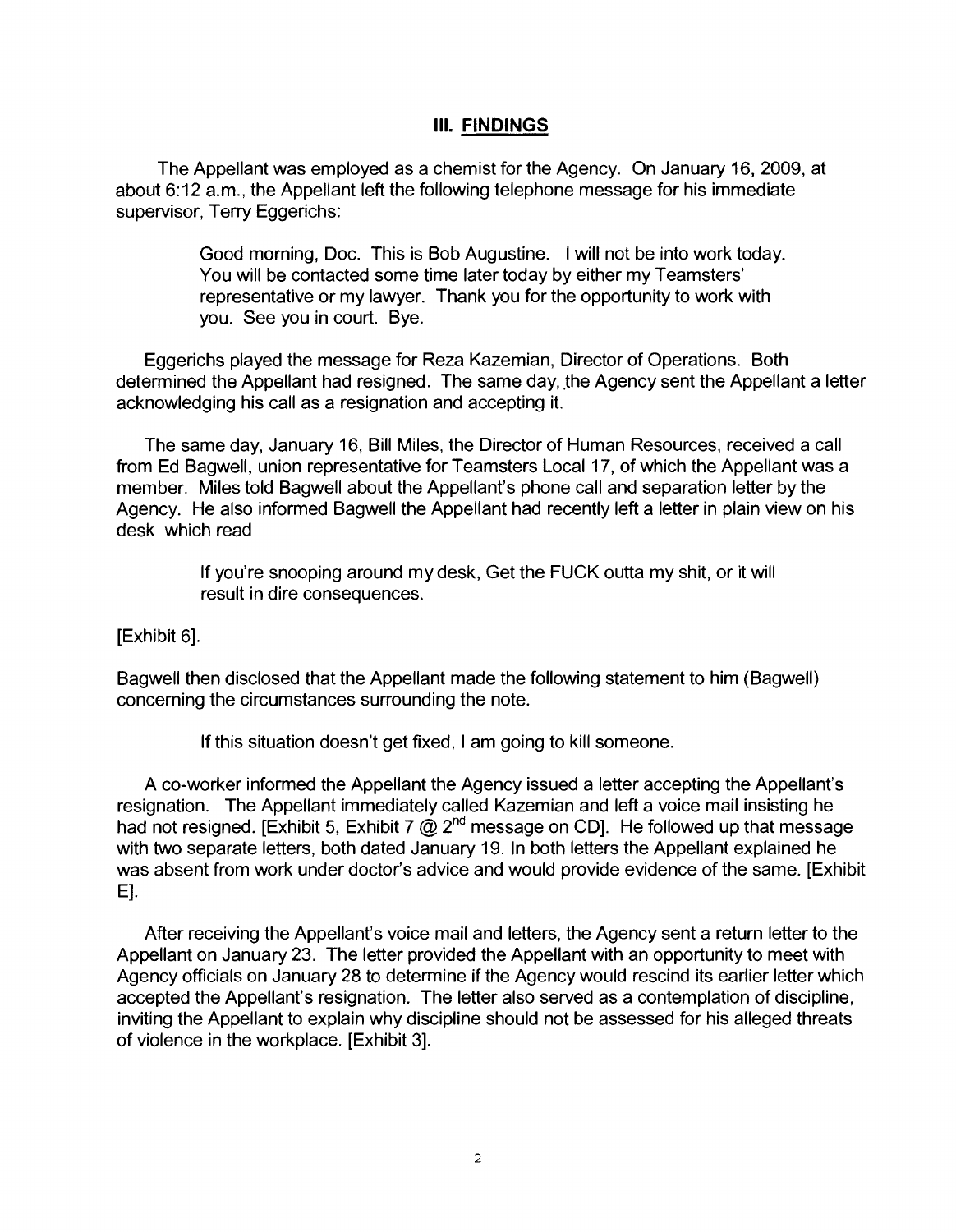The Appellant acknowledged receiving the Agency's letter before the January 28 meeting, but did not appear for it. He did not request a postponement of the meeting, and he did not provide any medical documentation for his absence on January 16 or for his subsequent absences.

On February 2, 2009, the Agency sent a letter to the Appellant affirming its earlier decision to accept the Appellant's resignation. This appeal was filed January 26, 2009.

#### **IV. ANALYSIS**

The Appellant bears the burden to prove his resignation was not voluntary. In re Qualls, CSA 71-08 (12/5/08). An employee's expression of a present intent to resign must be definite and unequivocal. If it is ambiguous, the agency is not entitled to rely upon it. When in doubt, the agency should contact the employee for a clarification of an ambiguous resignation. Guide to MSPB Law & Practice, p.1262 (Broida, 2000).

The Appellant claimed the following evidence proves it was unreasonable for the Agency to have assumed his January 16 phone message was a resignation: he was ill the morning of January 16, and was seeking medical attention, so his call was intended as a request for sick leave; the fact that he called in at 6:00 a.m. indicates he was giving his twohour advanced notice, required for sick leave; as soon as a co-worker told him about the Agency's letter, the Appellant called Kazemian to correct any possible misinterpretation that his earlier call was a resignation; he continued to contact the Agency via email to clarify his intent.

The Agency responded the following evidence was clearly indicative of the Appellant's intent to resign: the language of the Appellant's message clearly expresses no present intent to return to work, to wit: "[t]hank you for the opportunity to work with you. See you in court" [Kazamian testimony]; the letters presented by the Appellant, [Exhibits E, F], which allege he had medical condition are inconsistent with his January 16 telephone message [Miles testimony]; he failed to request sick leave or vacation time on January 16, making it unlikely his intent on January 16 was to take sick leave. [Miles cross-exam];

Both the Agency's and the Appellant's interpretations of the Appellant's expression on January 16 are reasonable; however, once the Agency received the Appellant's subsequent contrary phone calls and emails, it clearly could no longer deem the resignation was voluntary. The Agency therefore acted properly in permitting the Appellant to attend a meeting to provide a clear and unambiguous reason why the Agency should rescind it's letter. When the Appellant acknowledged the invitation to convince the Agency why it should rescind its acceptance of the Appellant's resignation, but the Appellant failed to appear, the Agency was entitled to presume the Appellant did not wish to provide a reason for the Agency to change its position.

The Appellant argued at hearing that it would have been pointless to attend the meeting since the Agency had already made up its mind, but this speculation is just that, and does not excuse the Appellant's absence from the January 28 meeting.